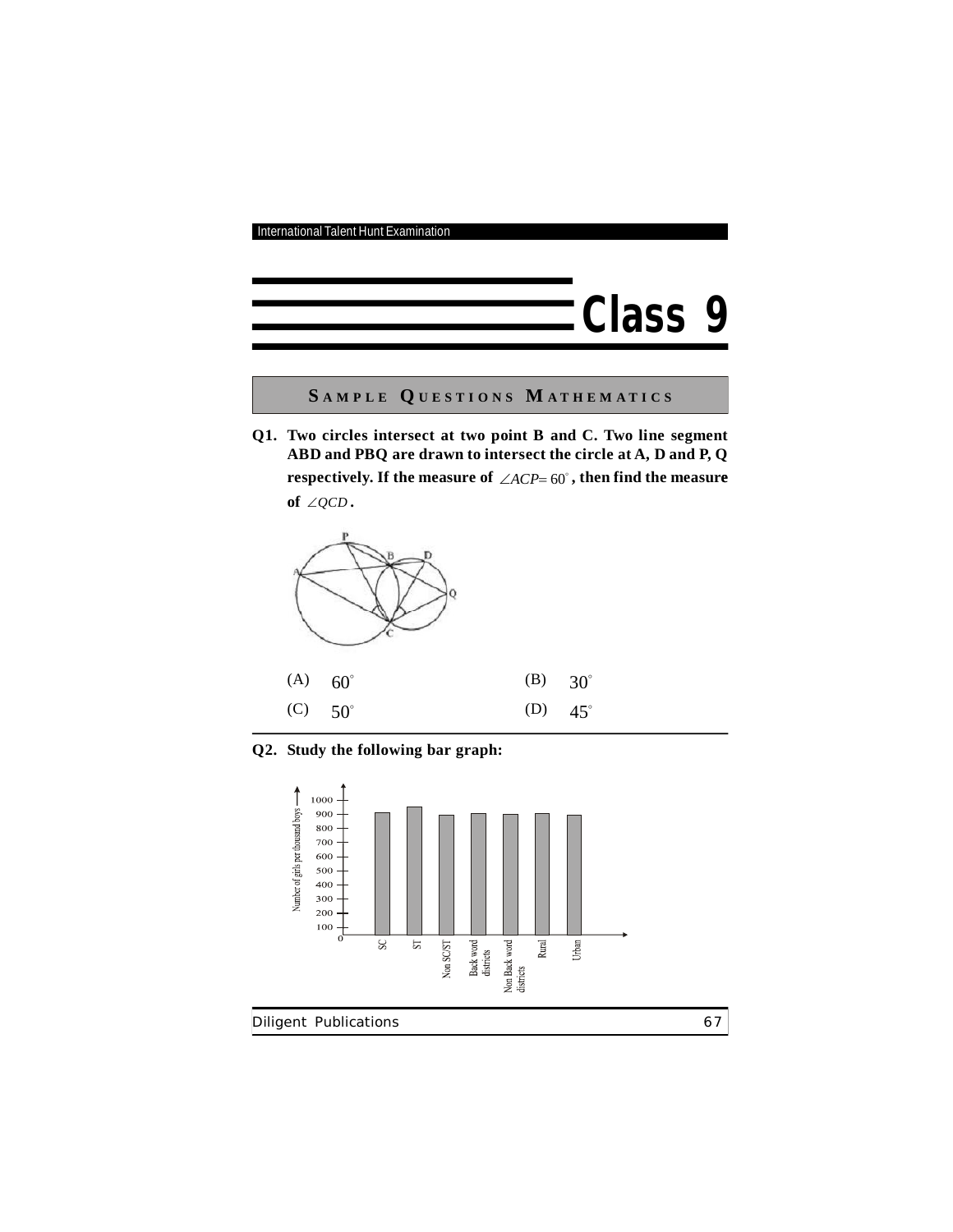International Talent Hunt Examination

**Find the mode of number of girls per thousand boys.**<br>(A) 800 (B) 900

| $(A)$ 800 | $(B)$ 900 |            |
|-----------|-----------|------------|
| $(C)$ 950 |           | $(D)$ 1000 |

**Q3. Which section shows better performance in terms of good marks?**



- (A) Section A (B) Section B
- (C) Both section A and B have same performance
- (D) Insufficient data
- **Q4. In the figure shown below ABCD is a parallelogram and P, Q, R, S are the mid point of AB, BC, CD and DA respectively. If ar(ABD) = 4 sq unit, then the area of (PQRS) is:**

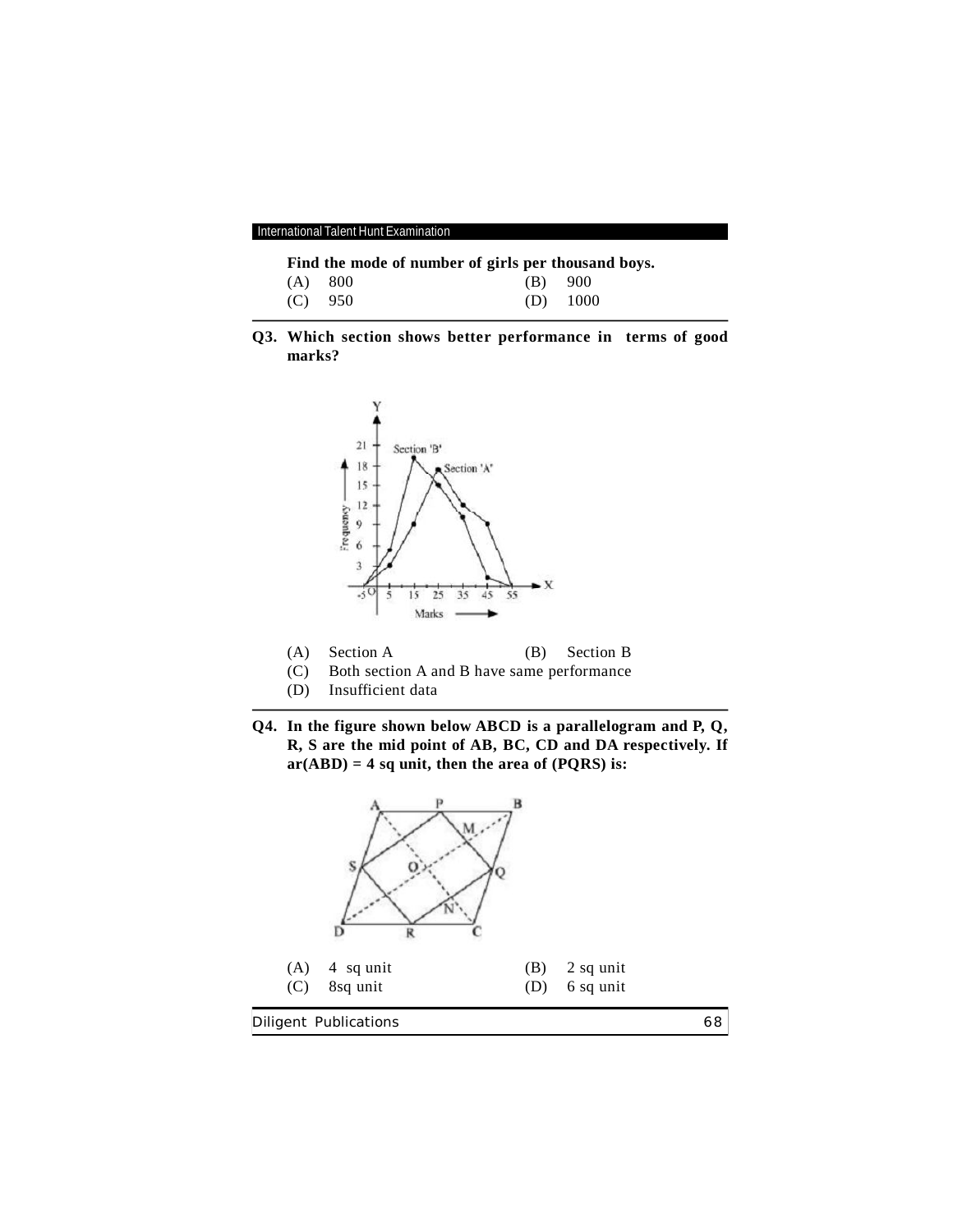**Q5. In the figure given below ABCD is a parallelogram and the circle is passing through D, C O. If DC is the diameter of the circle then find the measure of**  $\angle BOC$ **.** 



**Q1. What type of motion is represented by OK?**

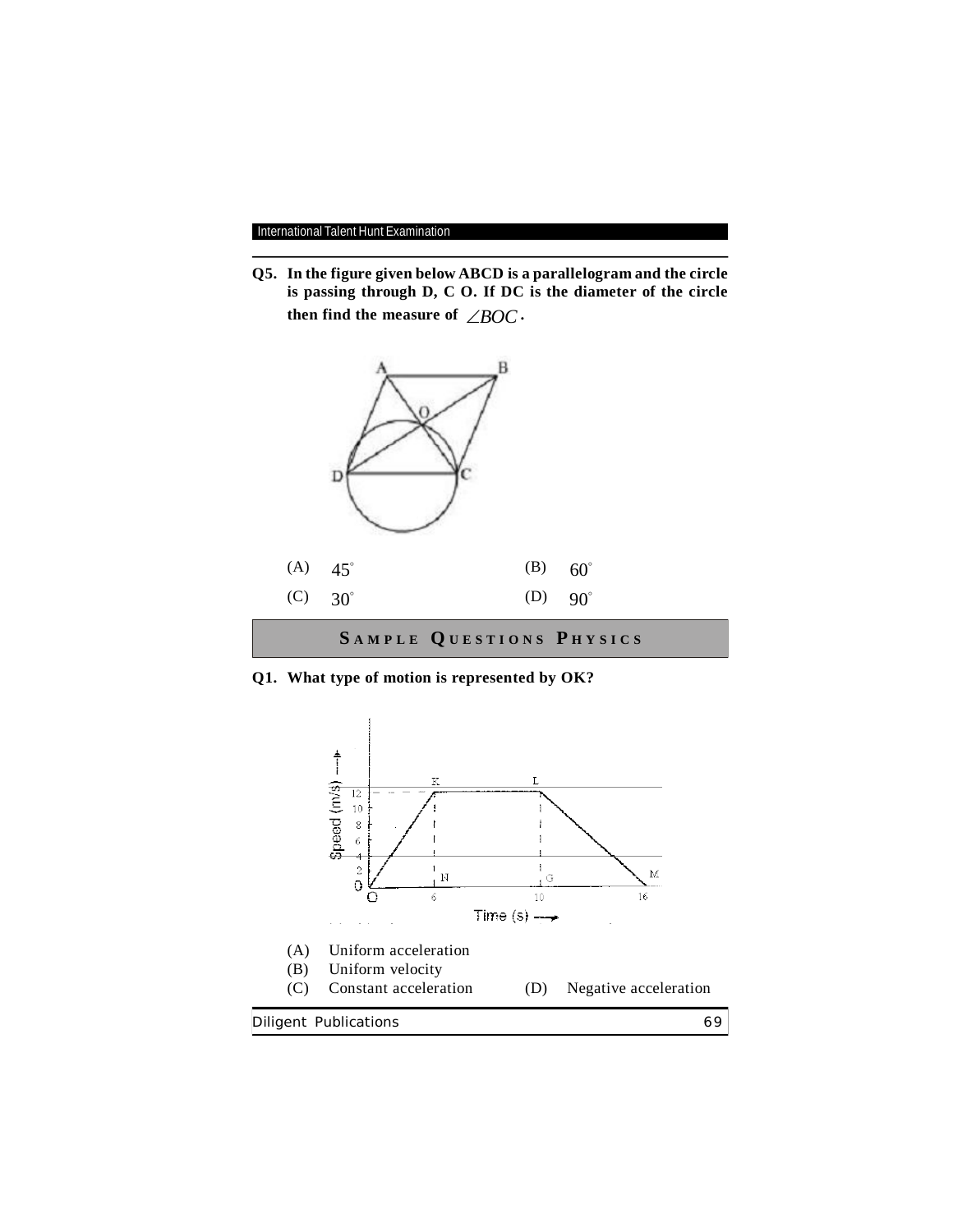**Q2. A car is moving on a straight road with uniform acceleration. The following graph gives the speed of the car at various instants of time. Calculate the distance traveled by car in 50 sec.**



**Q3. The arrangement shown in the following figure represents one of the properties of sound. Identify the property of sound shown in the following figure:**

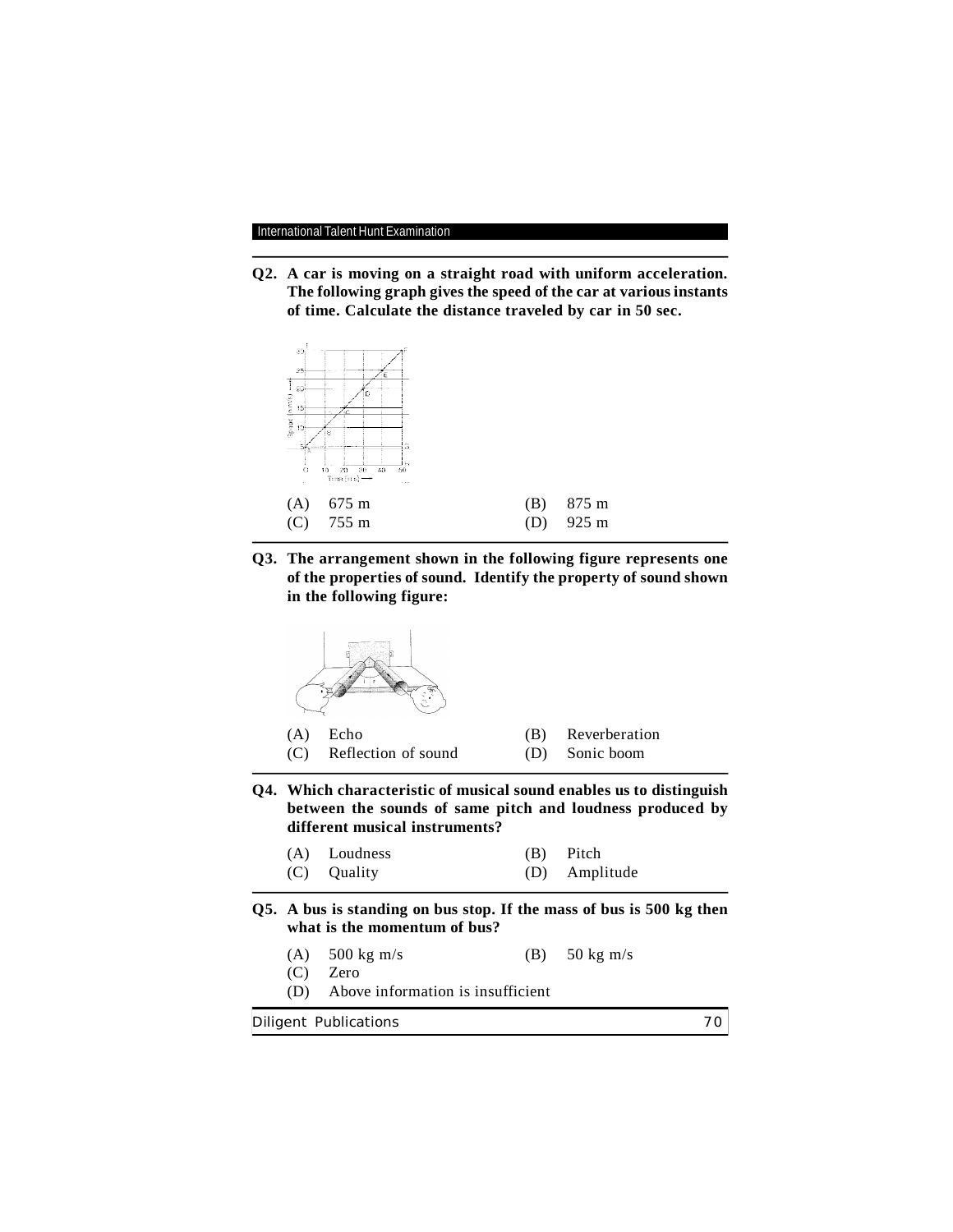# **S A M P L E Q U E S T I O N S C H E M I S T R Y**

- **Q1. An experiment is being conducted to observe if the amount of water boiled affects the boiling point. Which one of the following is the independent variable in this experiment?**
	- (A) The boiling point.
	- (B) The temperature of the stove.
	- (C) The type of water. (D) The amount of water.
- **Q2. An element has 5 electrons in the outer most shell and it belongs to the third period of the periodic table. Identify the element.**

| $(A)$ Mg | $(B)$ Al  |  |
|----------|-----------|--|
| $(C)$ Si | $(D)$ $P$ |  |

**Q3. The method shown below is used to manufacture washing soda on large scale. Name the process.**



**Q4. The composition shown below is the composition of which one of the following compound?**

| CaO                     | $60 - 70%$ |               |  |
|-------------------------|------------|---------------|--|
| SiO,                    | $20 - 25%$ |               |  |
| AI, O                   | $5-10%$    |               |  |
| Fe, O,                  | $2 - 3\%$  |               |  |
| Lime<br>(A)             | (B)        | Cement        |  |
| Plaster of paris<br>(C) | (D)        | <b>Glasss</b> |  |
|                         |            |               |  |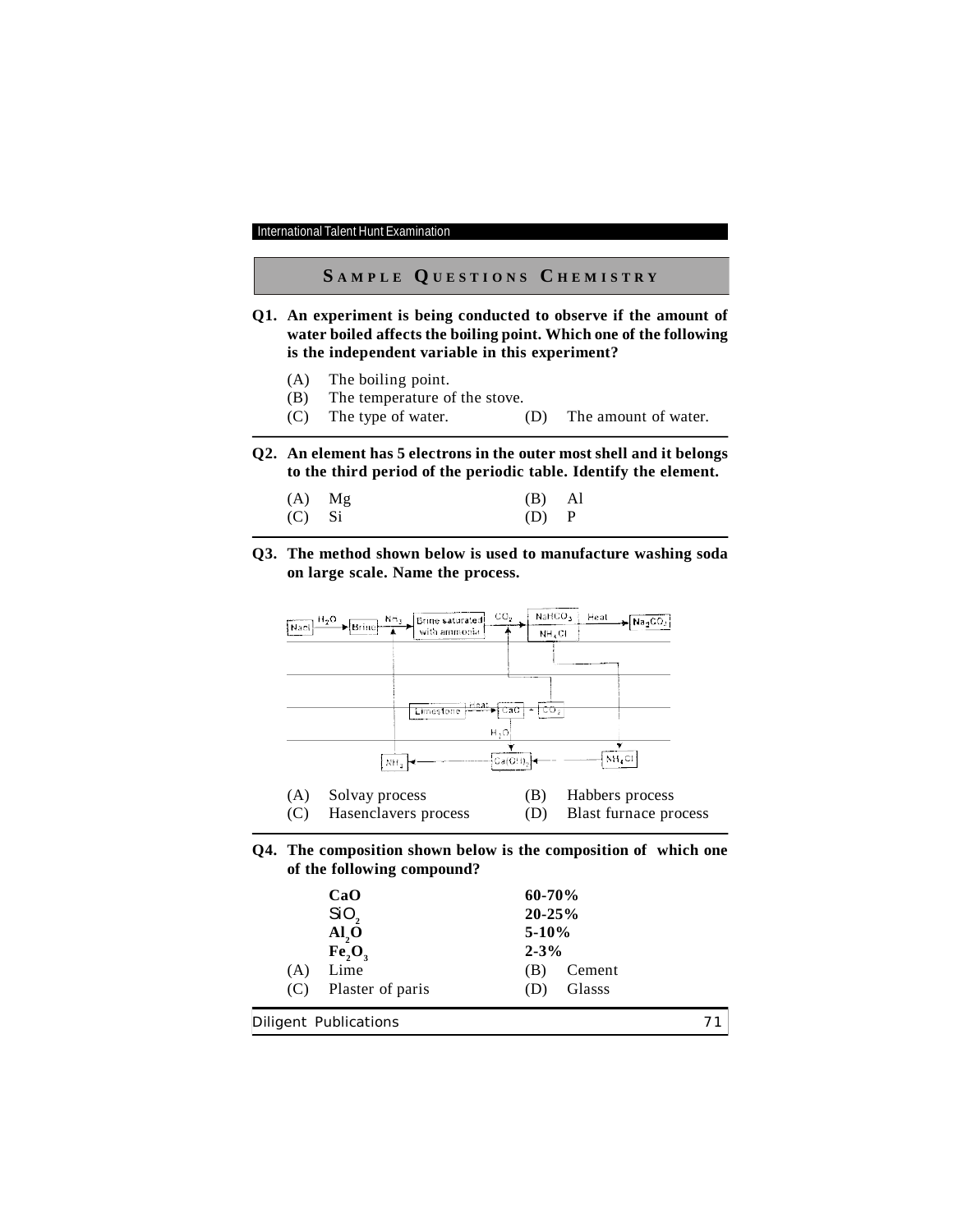**Q5. Coloured glass is made by various metal oxides to the molten glass during the course of its manufacturing. Which metal oxide is used to manufacture blue colour glass?**

| $(A)$ CoO <sub>2</sub> and CUO | $(B)$ $CU, O$ |
|--------------------------------|---------------|
| $(C)$ MnO <sub>2</sub>         | (D) $Fe_3O_4$ |

**S A M P L E Q U E S T I O N S B I O L O G Y**

**Q1. You may have seen that when some part of your body is injured, the blood flows out very fast initially, but after 2-3 minutes it coagulates to form a blood clot. Which component of the blood is responsible for this blood clotting?**

| (A) Red blood cells   | (B) Blood platelets |
|-----------------------|---------------------|
| (C) White blood cells | (D) Blood plasma    |

**Q2. The following figure represents the primitive prokaryotic organism. Identify the organism.**



**Q3. In the following graphic, hot magma rises from deep within the mantle of the earth. This magma exerts pressure that forces the continents to break and separate. What will happen as a result of this process?**

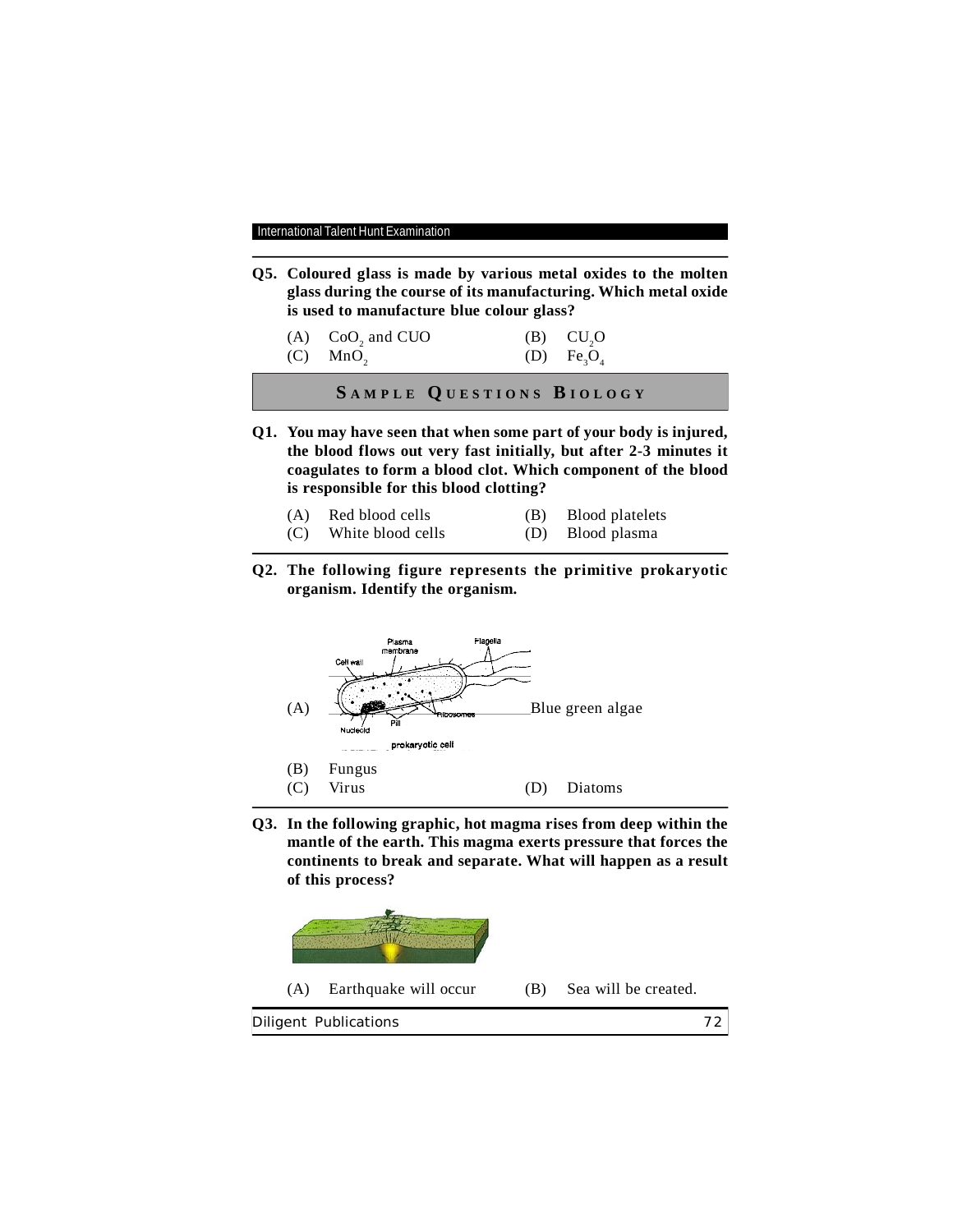- (C) Mountain will be created at the point where the two continents get separated.
- (D) Both A and B
- **Q4. Identify the organism whose alimentary canal is shown in the following figure:**



**Q5. Most of the aquatic animals respires through gills. The blood flowing through capillaries of gills absorb oxygen and gives out carbon dioxide to water. This respiration is known as :**



## **Q1. Look at the following table:**

| <b>Number</b>                           | Value           |
|-----------------------------------------|-----------------|
| (i) $3^3 4^4$                           | 6912            |
| (ii) $5^2 5^4$                          | 0.04            |
| (iii) $8^2 + 6^2 + 5^2$                 | $5^3$           |
| $(iv)$ 15 <sup>2</sup> + 8 <sup>2</sup> | 18 <sup>2</sup> |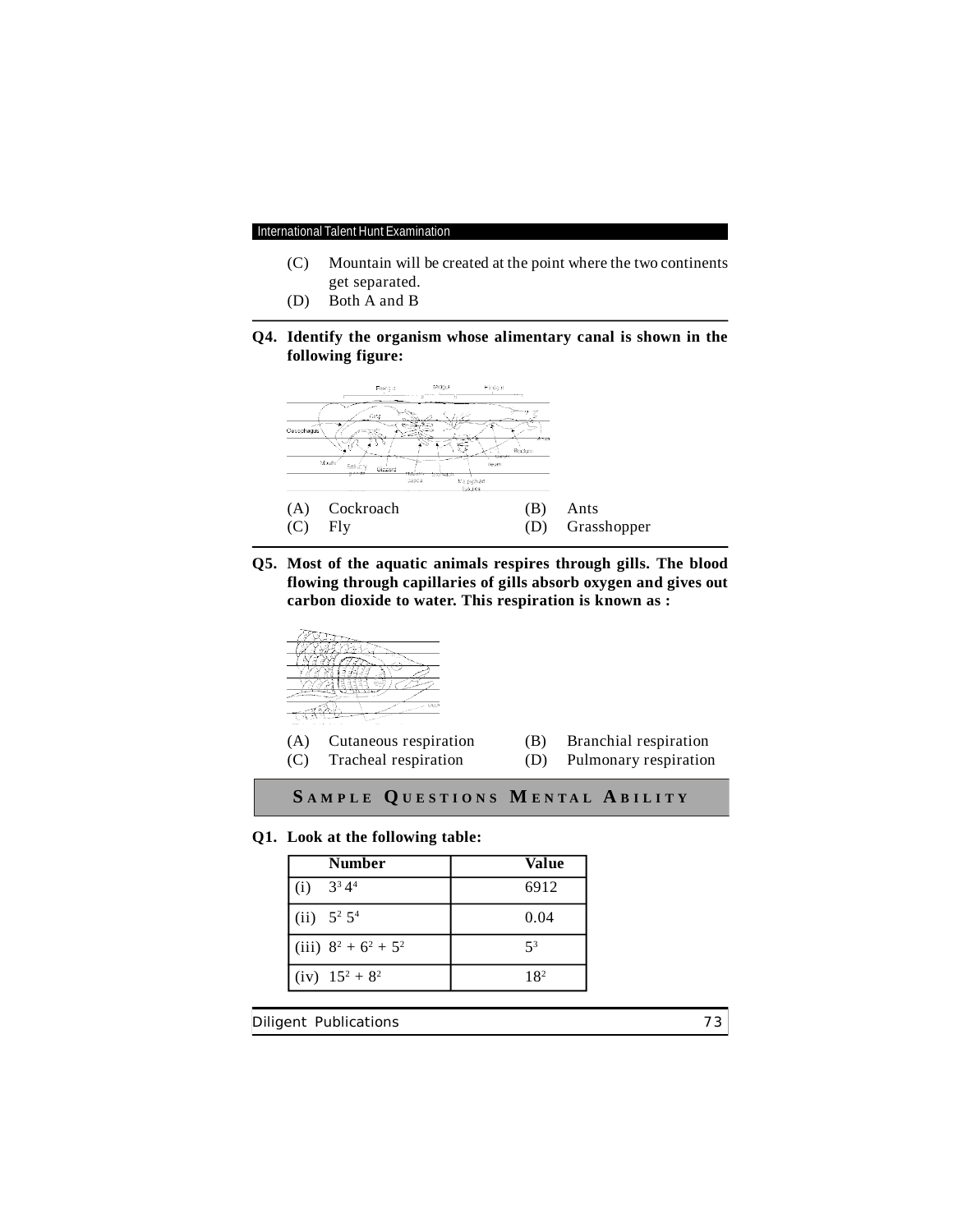| International Talent Hunt Examination |  |
|---------------------------------------|--|
|---------------------------------------|--|

| Which one of the following has incorrect value? |  |  |
|-------------------------------------------------|--|--|
|-------------------------------------------------|--|--|

| $(A)$ (i)   | $(B)$ $(ii)$ |  |
|-------------|--------------|--|
| $(C)$ (iii) | $(D)$ $(iv)$ |  |

**Q2. In a class of 50 students, 18 takes music, 26 takes art, and 2 takes both art and music. How many students in the class are not enrolled in either music or art?**

| (A) 4   | $(B)$ 6  |  |
|---------|----------|--|
| $(C)$ 8 | $(D)$ 12 |  |

**Q3. Find the number of triangles in the following figure:**



**Q4. A fast bowler bowls at the speed of 144 km per hour. If the distance travelled by the bowl is 20 metre then find the time in seconds?**

| (A) | $\overline{z}$ | (B) | $\overline{z}$    |
|-----|----------------|-----|-------------------|
| (C) |                | (D) | None of the above |

**Q5. What comes in place of the question mark (?)**

Diligent Publications 74 **(8 x 1) (8 x 4) (8 x 9) ? (8 x 25)** (A) (4 x 10) (B) (8 x 16) (C) (3 x 19) (D) (2 x 20)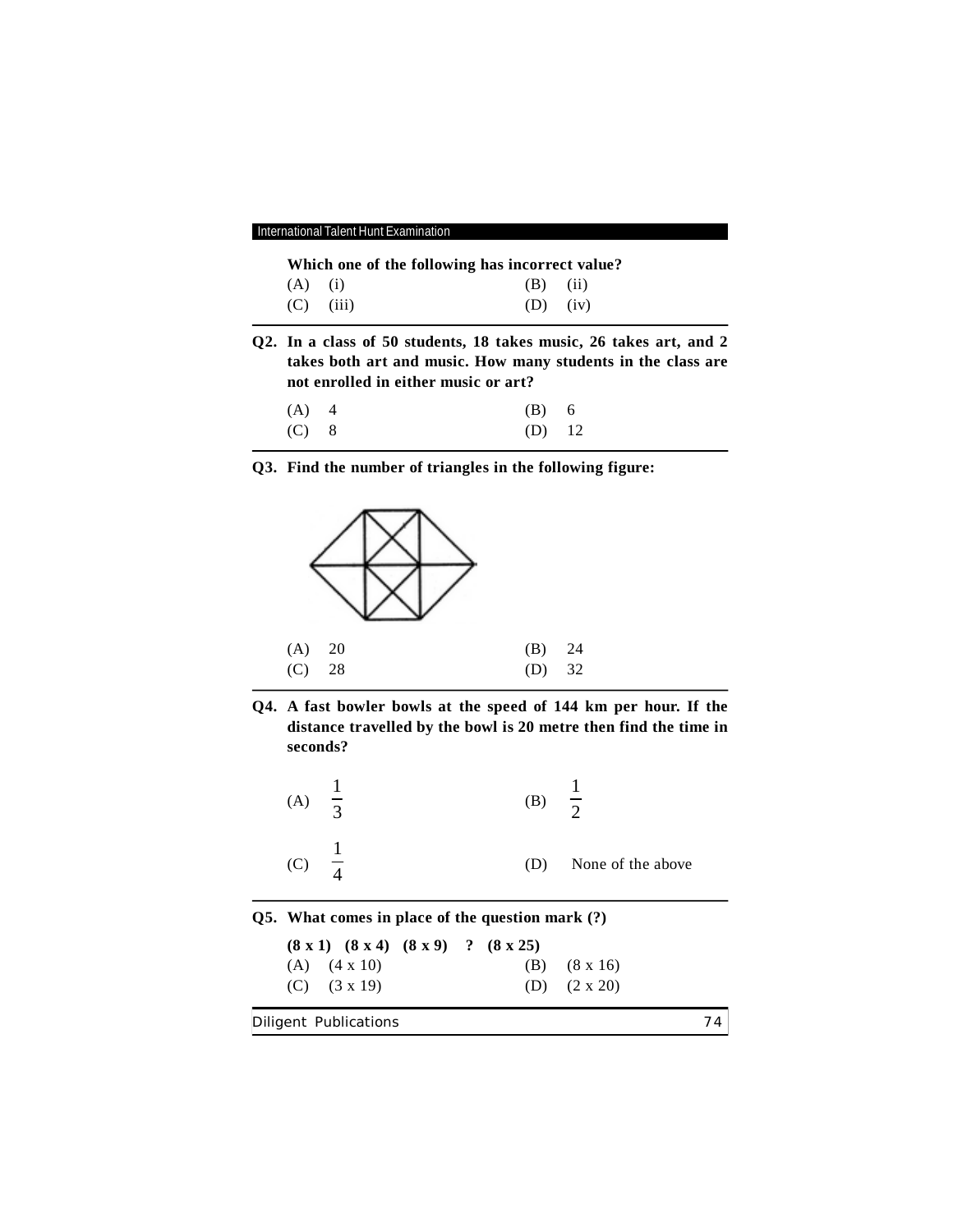## **S A M P L E Q U E S T I O N S E N G L I S H**

**Q1. Fill in the blanks with suitable preposition.**

**My ties \_\_\_\_\_\_\_\_\_1\_\_\_\_\_\_\_\_\_\_ my native Chinese culture remain as strong as ever. I visit my relatives in Taiwan regularly \_\_\_\_\_\_\_\_2\_\_\_\_\_\_\_\_\_\_ every summer and have traveled throughout China. And to everyone's continuing surprise, I have yet to forget how to speak Mandarin. Nevertheless, twelve years in America has made its impressions \_\_\_\_\_\_\_\_\_\_\_3\_\_\_\_\_\_\_\_\_\_ me as well. I am as "American" as anyone my age. The songs I listen to, the sports I play, and the way I speak are all a reflection of that. In short, I am a combination of both East and West.**

- $(A)$  1- with, 2- almost, 3- upon
- (B) 1- to, 2- in, 3- over, 4-with
- (C) 1- for, 2- at, 3- over, 4-with
- (D) 1- for, 2- in, 3- on, 4-with

## **Q2. Fill in the blanks with suitable conjunction.**

**Throughout my life, I have tried to be a well-balanced person. Growing up in the South, I had a hard time fighting the stereotypical image of a Chinese person. I was expected to be a math and science genius \_\_\_\_\_\_\_\_\_\_\_\_\_\_1\_\_\_\_\_\_\_\_ nothing more. As it turned out, I defied my detractors by excelling in English and history** 2 math and science. And **over the years, I have continued to maintain my academic standards \_\_\_\_\_\_\_\_3\_\_\_\_\_\_\_\_\_\_I have always secured first position in my academics.**

- (A) 1- as, 2- if, 3- after, 4- when
- (B) 1- and, 2- along with, 3- as
- (C) 1- as, 2- as, 3- before, 4- when
- (D) All of the above

**Q3. Fill in the blanks with suitable modals.**

- **1. Ajay said you didn't need to buy her anything for her birthday, but I really think you \_\_\_\_\_\_\_\_\_\_\_-at least get her a pair of shirt.**
- **2. Sakshi said she was really busy this week, but I think she**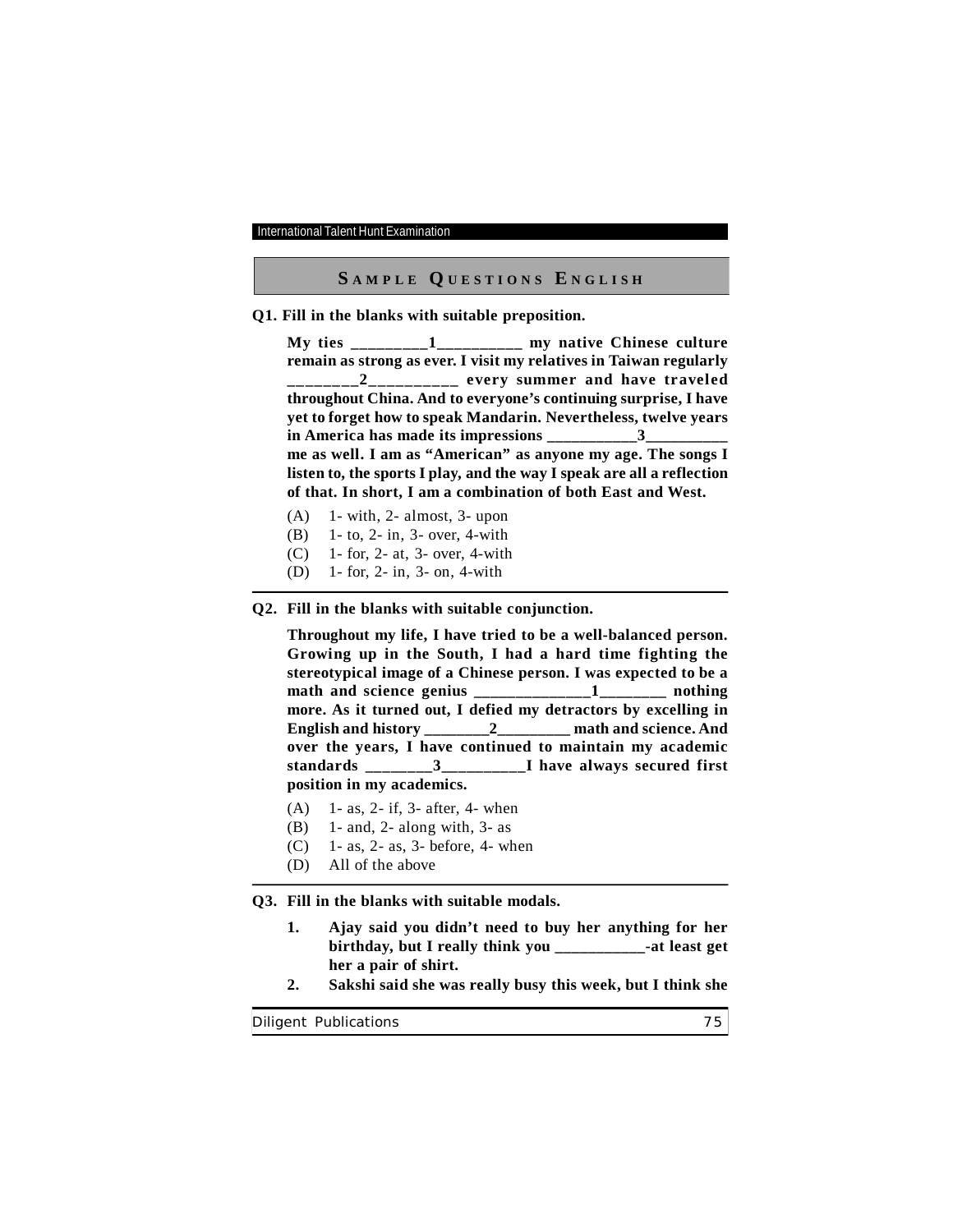**\_\_\_\_\_\_\_\_\_ show up at the party if she doesn't have to work overtime on Friday.**

- **3. Experts agree that to make the most of your language learning experience, you \_\_\_\_\_\_\_\_\_\_\_\_\_\_\_\_\_ practice the language regularly and push yourself to maintain old vocabulary while acquiring new words and expressions.**
- (A) 1- should, 2-might, 3-can
- (B) 1- should, 2-might, 3-must
- (C) 1- should, 2-might, 3-must
- (D) 1- should, 2-can, 3-must

## **Q4. Write the synonyms of the following words:**

## **1. Repugnance, 2. Exasperated, 3. Convoluted**

- (A) 1. disliking, 2. irritated, 3. easy
- (B) 1. disliking, 2. exhausted, 3. difficult
- (C) 1. disliking, 2. irritated, 3. difficult
- (D) All of the above

**Q5. In the following question four sentences are given. Choose the grammatically correct sentence.**

- **1. It is a month since she died.**
- **2. It is a month when she died.**
- **3. It is a month for she died.**
- **4. He asked me how I was.**
- (A) 1 and 2 (B) 2 and 3
- (C) 3 and 4 (D) 1 and 4

**S A M P L E Q U E S T I O N S G E N E R A L K N O W L E D G E**

Q**1. On which one of the following days International Women Day is celebrated?**

| $(A)$ 5 <sup>th</sup> March | 6 <sup>th</sup> March |
|-----------------------------|-----------------------|
|                             |                       |

 $(C)$  $7<sup>th</sup> March$  (D) 8<sup>th</sup> March

## **Q2. Who discovered the radio active element Radium?**

(A) Isaac Newton (B) Marie Curie (C) Mendleef (D) None of the above